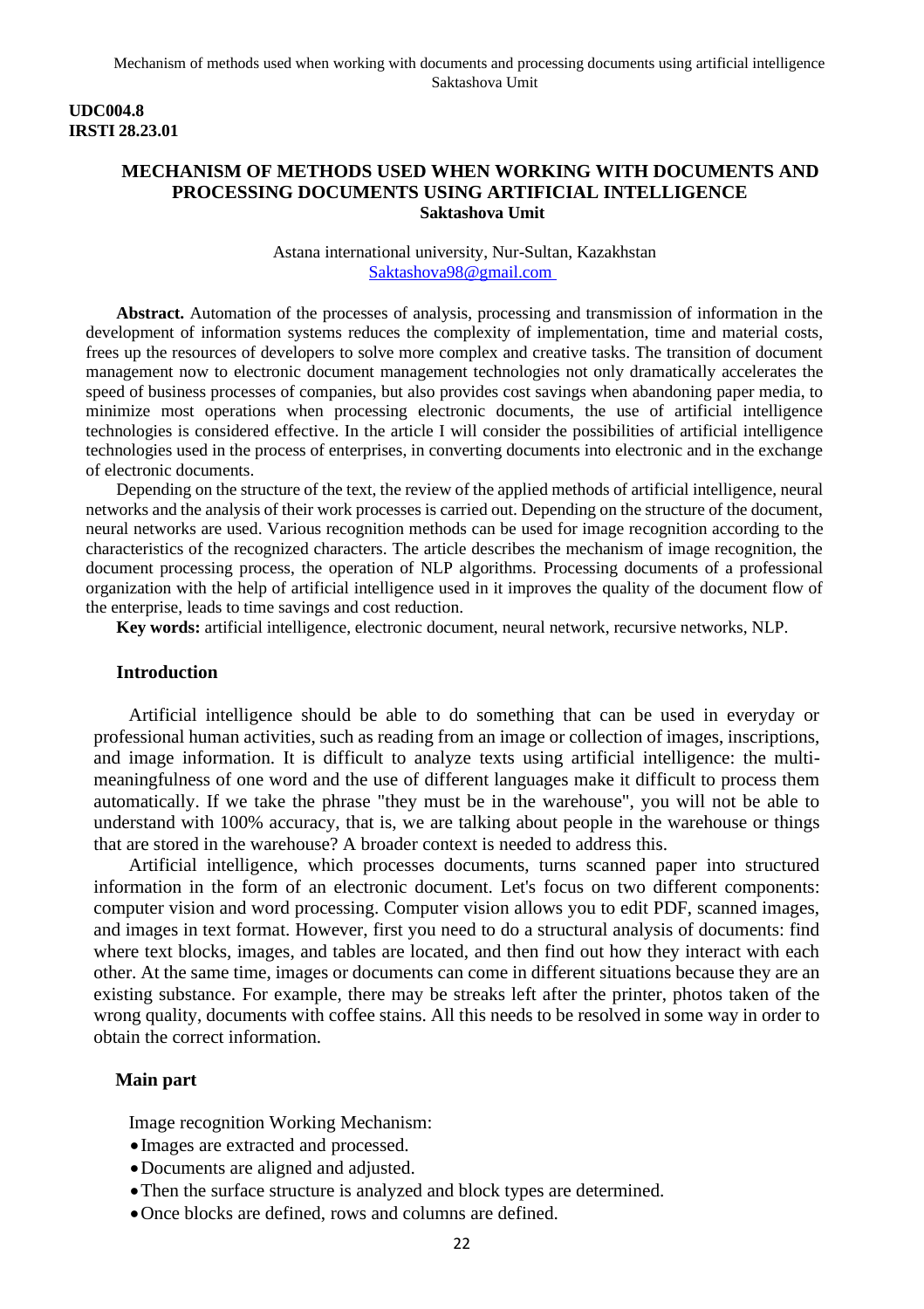Saktashova Umit

•You can divide lines by words into words by symbols



- 1. Getting and editing images;
- 2. Analysis of facial structure;
- 3. Text recognition;
- 4. Synthesis and storage of recognized fragments of documents in the required format;

When recognizing documents using artificial intelligence, as I mentioned earlier, it is necessary to recognize documents by dividing them into pages, pages into blocks, blocks into rows and columns, rows and columns into words, words into symbols. After that, we collect the recognized characters by combining words into words, words into lines, lines into blocks, blocks into pages, and pages into documents. In the recognition of documents plays an important role in its structure.

Document types:

- •Multi-texture: business cards, checks, invoices
- •Less structured: articles, magazines, etc.

If the document type is fixed, it differs slightly from the multi-structured document type and from each other in terms of document structure, you can use methods that learn how to directly extract the necessary attributes from a text document using text and graphic designations. For example, you can extract elements from network textures using repetitive neural networks. Invoices are documents containing the names of goods and a description of the methods of payment for these goods.



Figure – 1. Invoices and receipts. Multi-structured documents

For example: if we receive checks, you can issue a check number, date, valid account through neural networks. Convolutional neural networks are good for single attributes that have a certain position, and recurrent neural networks are good for repeating elements. The convolutional layer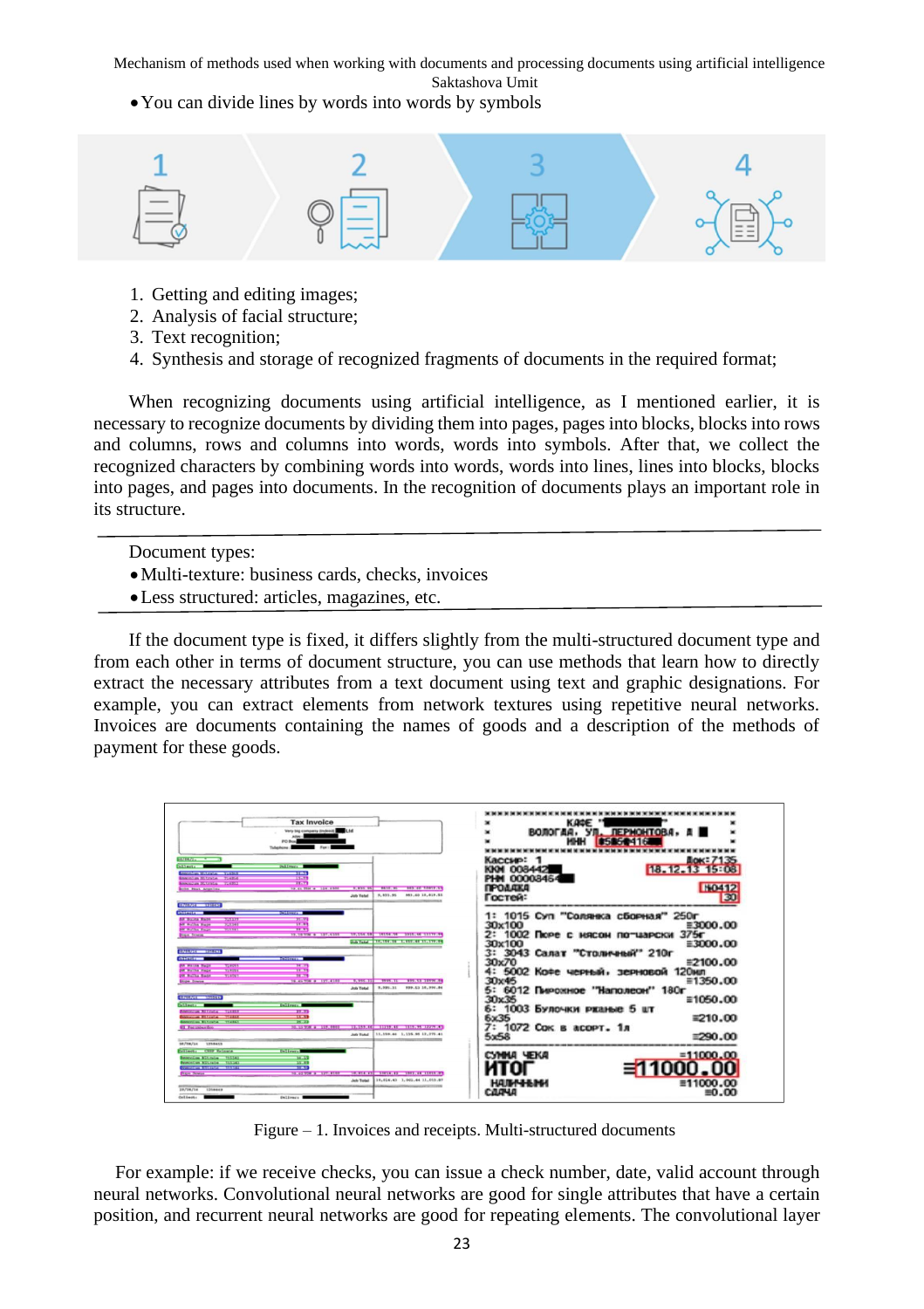is the basic unit of a neural network. And when recognizing a convolutional layer, the number of parameters is relatively small. On (figure 2) shows the transformation of a convolutional neural layer in several output channels. For the original image (Figure 2), it has a size of 28x28 pixels, which means 2352 input neurons.



Figure  $-2$ . Transformation of the convolutional neural layer in several output channels

If the document is less structured, NLP machine learning is used in text processing. This can be difficult due to the fact that multi-valued words are often used here. For example: the word address can mean the address of the company, or it can mean the obligation of the client to solve some problems.

Vendor's address is ...

Vendor will have to address the problem ...

From uploading a document to extracting the required fields, processing will be conceptually as follows:



Figure – 3. Document processing process

When segmenting documents, that is, narrowing the information search area, we process not all 50 pages, but only 5 segments by paragraph, which may contain the date we need. This greatly simplifies the operation of algorithms, as well as distinguishes the desired date from other information. In Figure 2, all the steps to the right of segmentation describe the operation of NLP algorithms - a detailed study, reading, and understanding of the text. These processes take 10-20 times longer than classification and segmentation, so it is not correct to use them in a multi-page document, they are easier to use in small texts. NLP parser + Bi - LSTM-with their help, exceptions are obtained from each sentence in the text.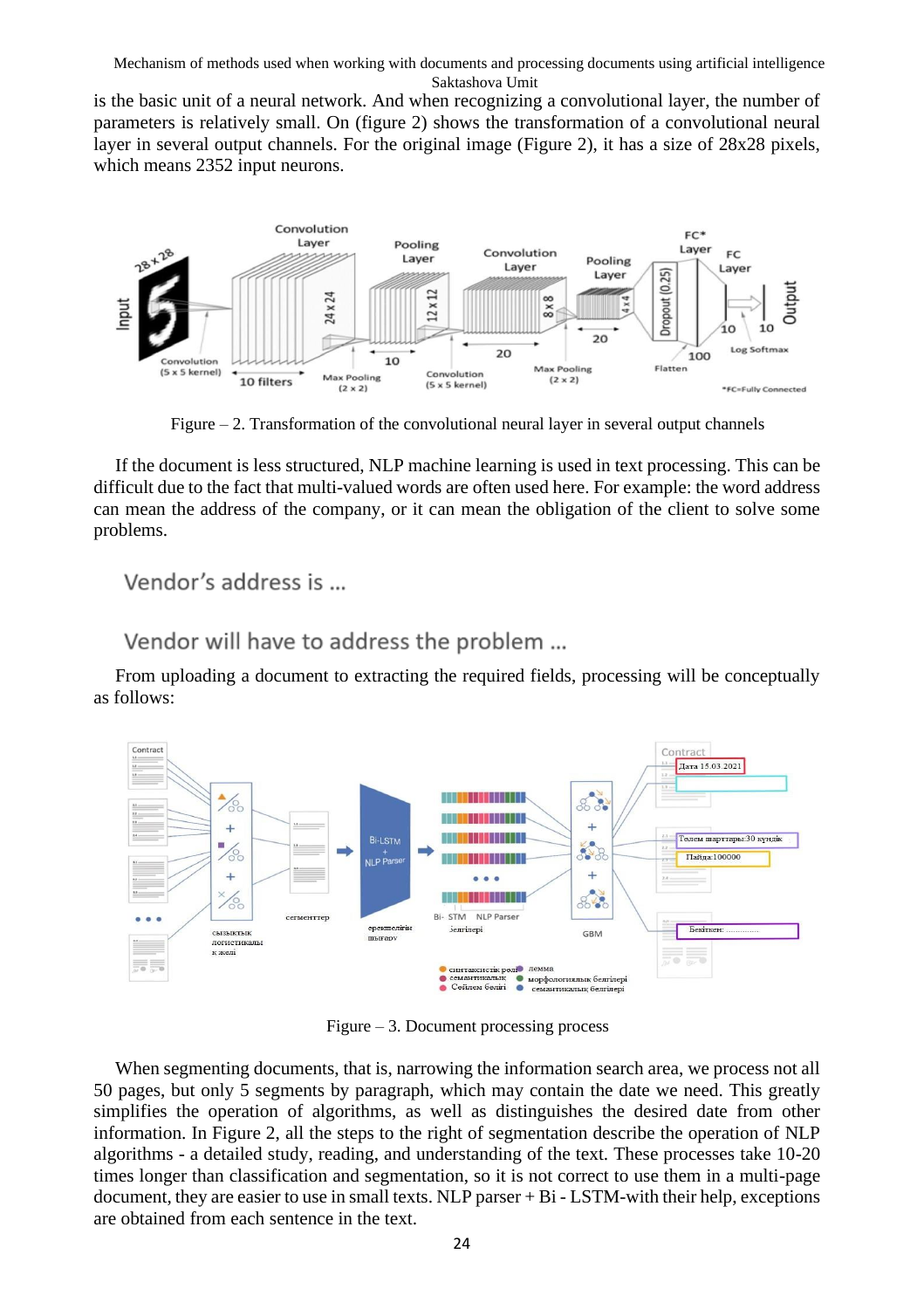The engine reads the text in detail and deduces many generalizations from it. He understands not only what is specifically formulated in this sentence, but also the meaning - what it really means. The next stage is considered to be the output of symbols by text. There are also top-level labels. The classic and simplest machine learning method, GBM, is used to produce top-level tokens. As you can see in Figure 2, an ensemble of trees that show the overall result on the resulting fields. GBM-it is important to have a sufficient number of documents in order to learn quickly and effectively extract information.

If their number is small, then the quality of obtaining information may decrease. This is due to the fact that the core of cases becomes smaller and, accordingly, it becomes worse to distinguish machine - isolated cases from more common cases.

Many people rent a lot of land for construction and offices. And such documents need to be processed automatically: they need to be extracted from them by the start and end dates, so that they can track whether payments are missed later, when the lease expires, where the contract is automatically renewed, and how much it all costs.

In such a contract, information is generated using NLP, and tabular data is generated using FlexiLayout, and all other fields are generated using segmentation. The advantage of NLP technologies is that it is another mechanism that can handle more types of fields and documents.



Figure – 4. «Contract», NLP model efficiency

### **Conclusion**

Using these examples, you can see how artificial intelligence technology– which helps to save time-can be used. In English, this scheme is called "win-win": robots perform repetitive tasks, saving time for employees to engage in more intelligent and interesting projects. Companies that work with artificial intelligence, rather than everyday specialists, create interaction with customers more efficiently, avoid errors when processing certain documents, and increase profitability faster.

### **References**

[1] Luger George, Artificial intelligence: strategies and solutions for complex problems. J. About. Luger. - M.: Dialectic, 2016.

- [2] Nilsson Nils, Principles of artificial intelligence. M.: Radio and communication, 2015.
- [3] Russell Stuart, Artificial intelligence: a modern approach. M.: Williams, 2016.
- [4] Slagle John, Artificial intelligence. J. Slap. M.: Mir, 2016.
- [5] Tay A, the Logical approach to artificial intelligence. M.: Mir, 2015.
- [6] Raj Ananth, You Qian, Dickinson Dan, Bunch Eric, Fung Glenn Document Classification and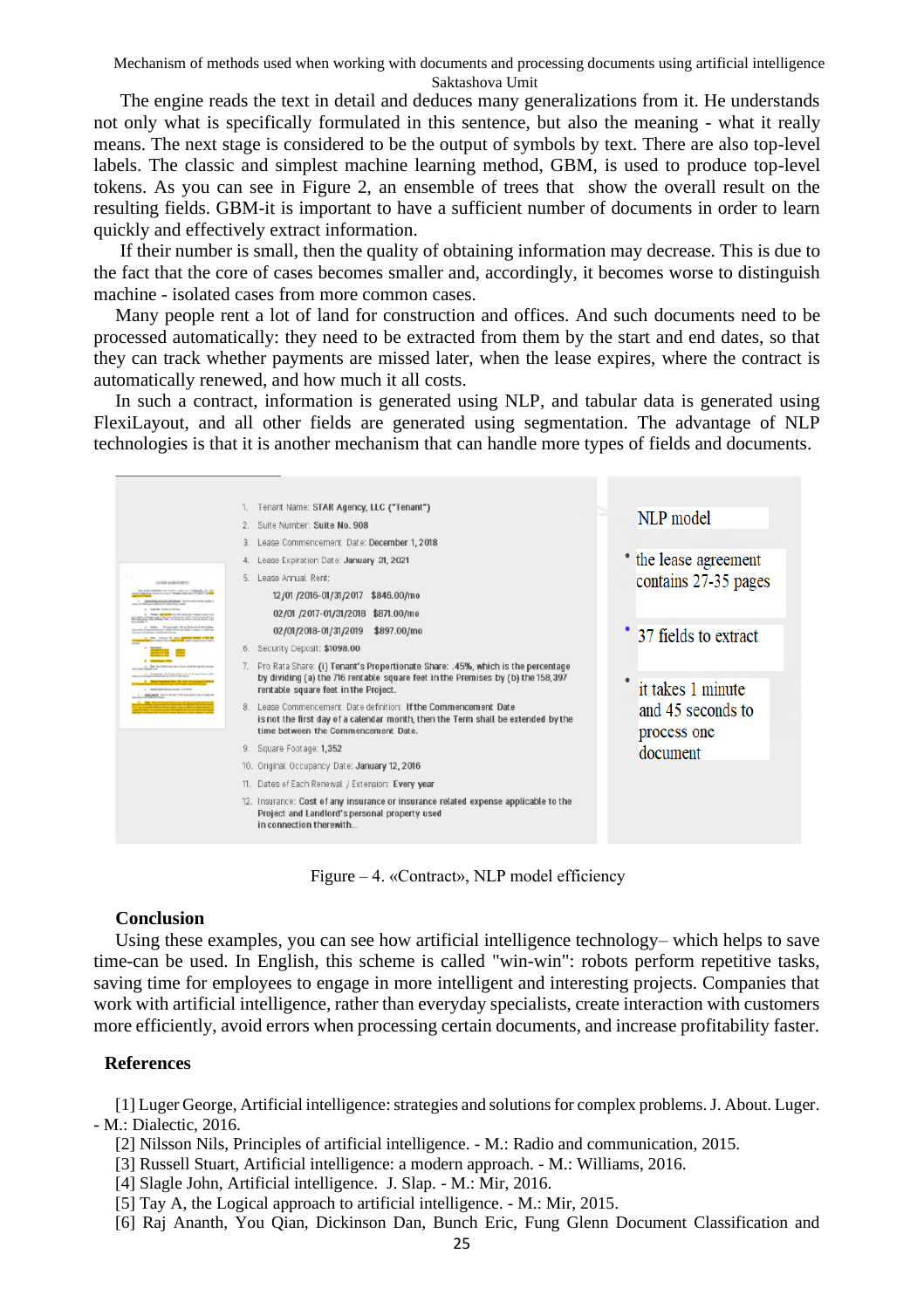Information Extraction framework for Insurance Applications. Proceed. 3 Intern. Conf. on Transdisciplinary AI. 2021. 4-8.

# **Жасанды интеллект көмегі арқылы құжаттармен жұмыс жасау жәнеқұжатты өңдеу кезінде қолданылатын әдістер механизмі**

#### **Сақташова Үміт**

Астана Халықаралық университеті, Нұр-Сұлтан, Қазақстан, [Saktashova98@gmail.com](mailto:Saktashova98@gmail.com)

**Аңдатпа.** Ақпараттық жүйелерді әзірлеу кезінде ақпаратты талдау, өңдеу және беру процестерін автоматтандыру іске асырудың күрделілігін, уақыт пен материалдық шығындарды азайтады, әзірлеушілердің ресурстарын неғұрлым күрделі және шығармашылық міндеттерді шешуге босатады. Құжат айналымынын қазір электронды құжат айналым технологияларға көшу компаниялардың бизнес-процестерінің жылдамдығын түбегейлі жеделдетіп қана қоймай, қағаз тасымалдаушылардан бас тартқан кезде қаражатты үнемдеуді қамтамасыз етеді,электрондық құжаттарды өңдеудегі көп операцияларды барынша азайту үшін жасанды интеллект технологияларын қолдану тиімді болып саналады. Мақалада кәсіпорындардың жұмыс процес кезінде қолданылатын құжаттарын электронды түрге өзгертуде және электронды құжат алмасуда қолданылатын жасанды интеллект технологияларының мүмкіндіктерін қарастыратын боламын.

Мәтін құрылымына қарай қолданылатын жасанды интеллект әдістерін, нейрондық желілерін қарастыру және олардың жұмыс процестеріне талдау жасалынады. Құжат құрылымына қарай бөлініп, құрылымдары бойынша нейрондық желілер қолданылады. Суреттерді тану үшін таңбалардың сипаттамаларына сәйкес танудың әртүрлі әдістерін қолдануға болады. Мақалада суреттерді тану жұмыс механизмі, құжаттарды өңдеу процессі, NLP алгоритмдерінің жұмысын сипаттайды. Кәсіптік ұйым құжаттарын өңдеу, онда қолданылатын жасанды интеллект көмегімен кәсіпорын құжат айналым сапасын көтеріп, уақыт үнемділігі мен шығындарды азайтуға алып келеді.

**Кілттік сөздер:** жасанды интеллект, электронды құжат, нейрондық желі, рекурренттік желілер, NLP.

# **Механизм методов, используемых при работе с документами и обработке документов с помощью искусственного интеллекта**

#### **Сақташова Үміт**

Международный университет Астана, Нур-Султан, Казахстан, [Saktashova98@gmail.com](mailto:Saktashova98@gmail.com)

**Аннотация.** Автоматизация процессов анализа, обработки и передачи информации при разработке информационных систем снижает сложность реализации, временные и материальные затраты, освобождает ресурсы разработчиков для решения более сложных и творческих задач. Переход документооборота сейчас на технологии электронного документооборота не только кардинально ускоряет скорость бизнес-процессов компаний, но и обеспечивает экономию средств при отказе от бумажных носителей, для минимизации большинства операций при обработке электронных документов эффективным считается использование технологий искусственного интеллекта. В статье я рассмотрю возможности технологий искусственного интеллекта, используемых в процессе работы предприятий, в преобразовании документов в электронные и в обмене электронными документами.

В зависимости от структуры текста проводится рассмотрение применяемых методов искусственного интеллекта, нейронных сетей и анализ их рабочих процессов. В зависимости от структуры документа используются нейронные сети. Для распознавания изображения могут использоваться различные методы распознавания в соответствии с характеристиками распознаваемых символов. В статье описывается механизм работы распознавания изображений, процесс обработки документов, работа алгоритмов NLP. Обработка документов профессиональной организации с помощью искусственного интеллекта, применяемого в ней, повышает качество документооборота предприятия, приводит к экономии времени и снижению затрат.

**Ключевые слова**: искусственный интеллект, электронный документ, нейронная сеть,

26